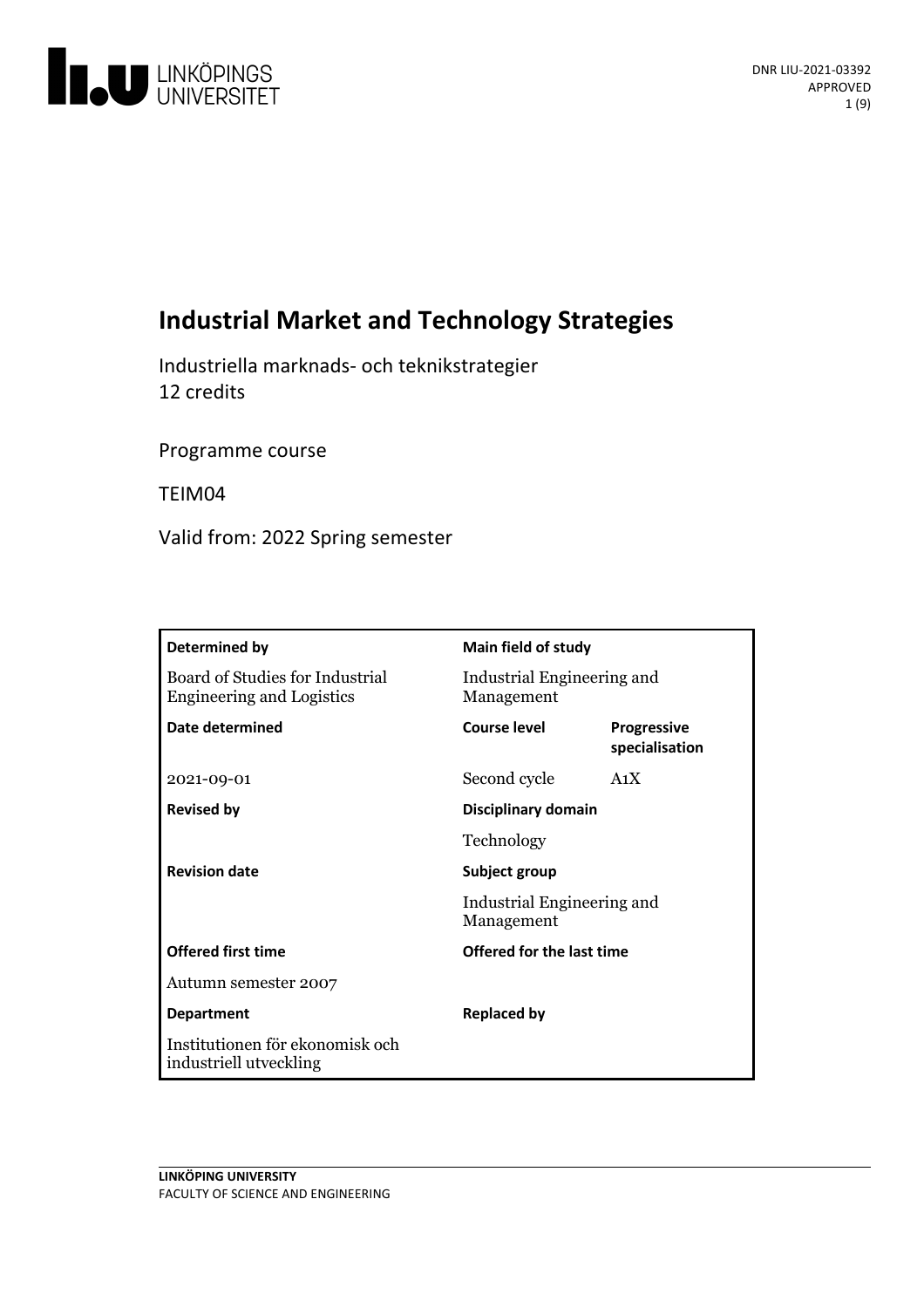# Specific information

Not generically selectable for students in semester 7 and above, see Entry requirements.

# Course offered for

- Master of Science in Design and Product Development
- Master of Science in Industrial Engineering and Management
- Master of Science in Industrial Engineering and Management International

## Entry requirements

This course concludes the master profile Industrial Marketing for the I/Ii program and the master profile Product Development - Management for the DPU program, and it is required that the student has already passed the preparatory profile courses. Prior to the start of the course, the examiner/director of studies will verify that participating students have sufficient knowledge, see information under Prerequisites.

# Prerequisites

Industrial Market Research and at least 2 of the following 3 courses: International Business, Industrial Service Development and Industrial Sales Management.

## Intended learning outcomes

The student should be able to take part in the development and revision of market and technology strategies in industrial companies. The student should:

- Describe, compare and utilize theories and models of market and technology strategies regarding content and processes and also of models
- for strategic development and change.<br>• Be knowledgeable of the phases of market development and in what ways old and new technology are implemented both in developing and mature markets.<br>• Apply the theories and models in a strategic revision of a company
- 
- Develop a skill in oral presentations and in writing project reports

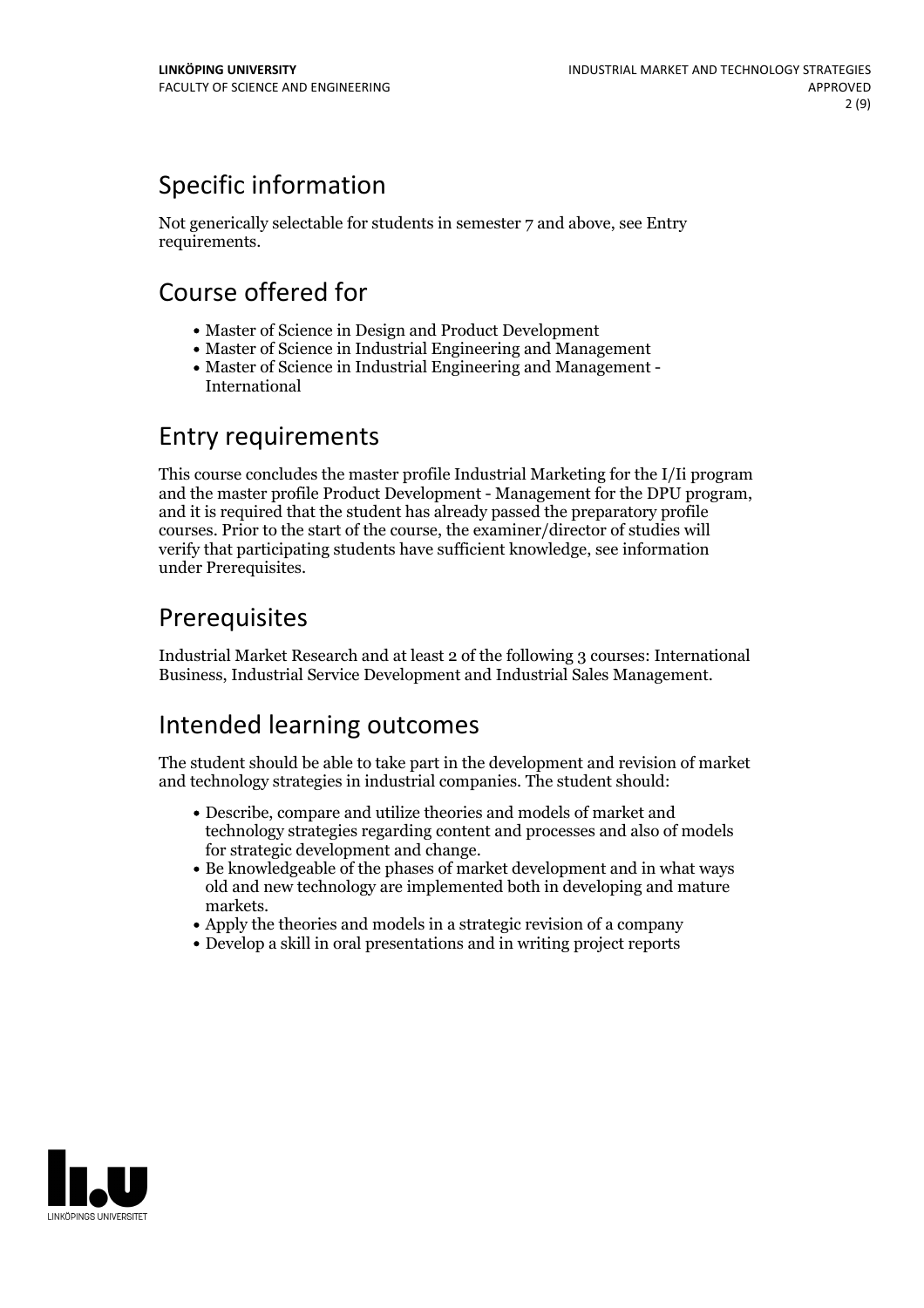## Course content

Competition and competitive strategies, cooperative strategies, strategic networks, relationship marketing, service marketing, technology and market development, the innovation cycle, factors that support and obstruct mark strategies, how to develop early customer relations, the importance of standards, routines and norms.

# Teaching and working methods

The course is organized around a number of lectures, seminars and a project assignment.There will also be a small number of guest lectures by experienced

The course runs over the entire autumn semester.

## Examination

| PRA <sub>1</sub> | Project          | 6 credits | U, 3, 4, 5 |
|------------------|------------------|-----------|------------|
| MUN <sub>1</sub> | Oral examination | 6 credits | U, 3, 4, 5 |

## Grades

Four-grade scale, LiU, U, 3, 4, 5

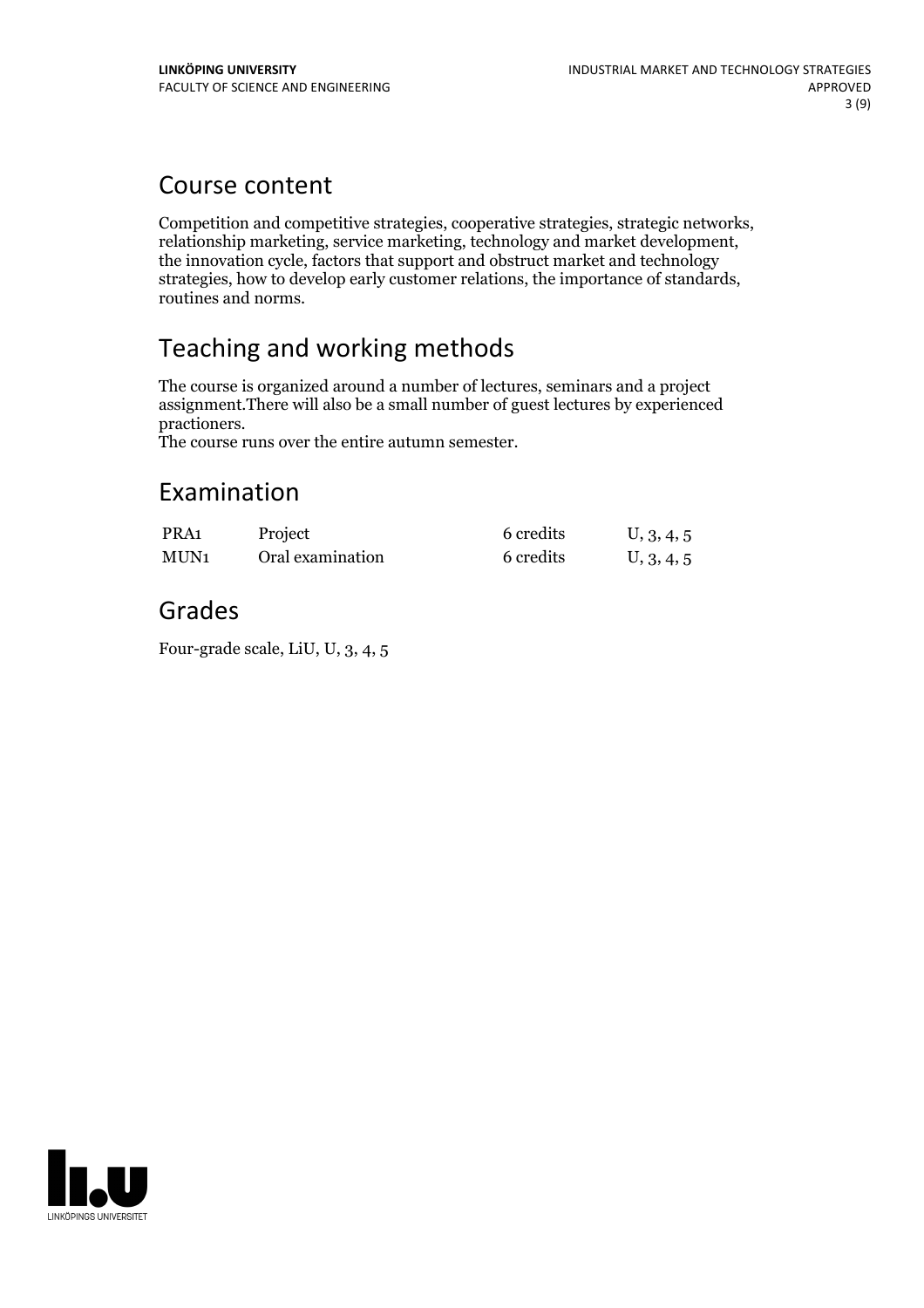# Other information

### **About teaching and examination language**

The teaching language is presented in the Overview tab for each course. The examination language relates to the teaching language as follows:

- If teaching language is "Swedish", the course as a whole could be given in Swedish, or partly in English. Examination language is Swedish, but parts
- of the examination can be in English. If teaching language is "English", the course as <sup>a</sup> whole is taught in English. Examination language is English. If teaching language is "Swedish/English", the course as <sup>a</sup> whole will be
- taught in English if students without prior knowledge of the Swedish language participate. Examination language is Swedish or English depending on teaching language.

#### **Other**

The course is conducted in a manner where both men's and women's experience and knowledge are made visible and developed.

The planning and implementation of a course should correspond to the course syllabus. The course evaluation should therefore be conducted with the course syllabus as a starting point.

If special circumstances prevail, the vice-chancellor may in a special decision specify the preconditions for temporary deviations from this course syllabus, and delegate the right to take such decisions.

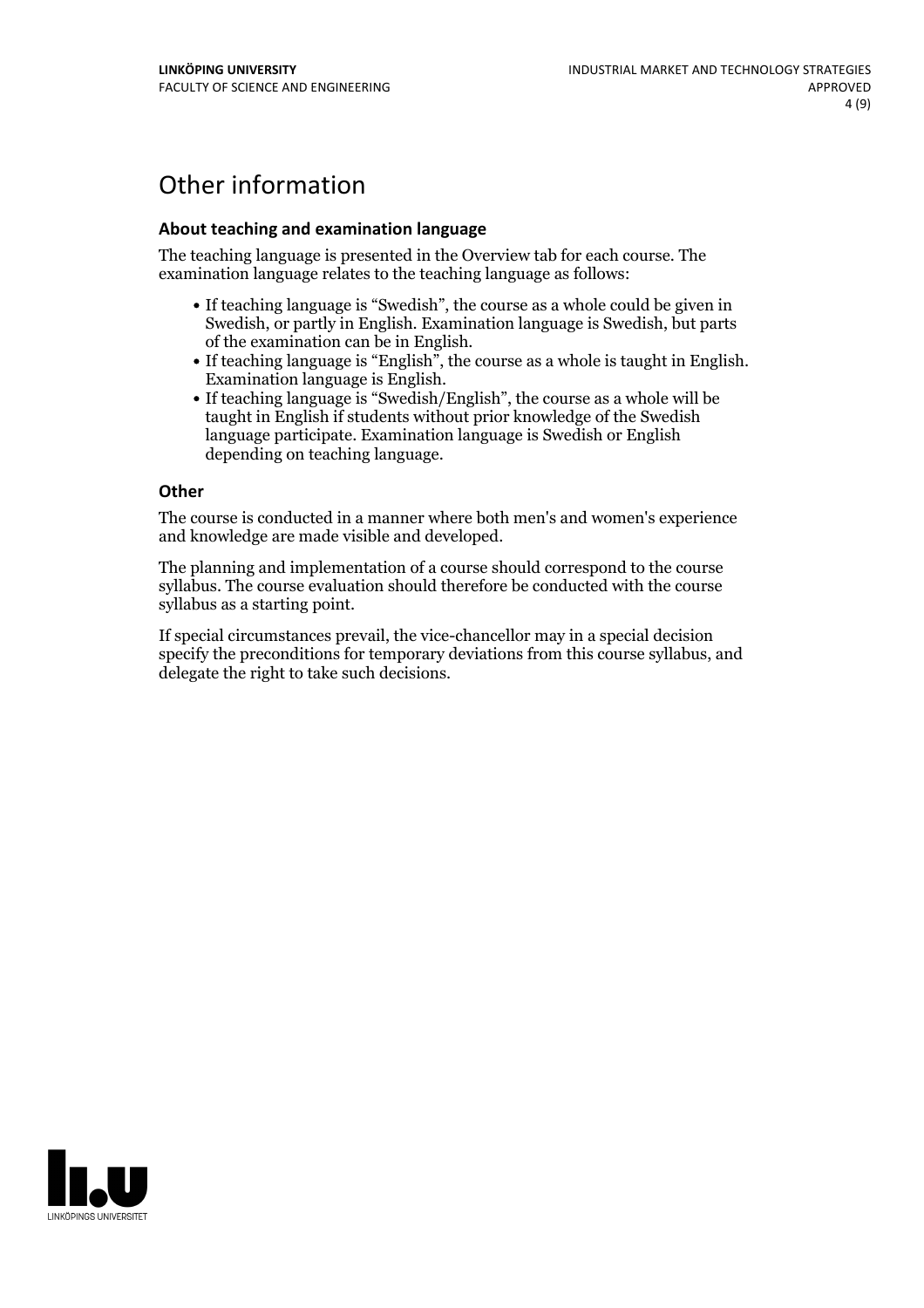# **Common rules**

### Course syllabus

A syllabus must be established for each course. The syllabus specifies the aim and contents of the course, and the prior knowledge that a student must have in order to be able to benefit from the course.

## Timetabling

Courses are timetabled after a decision has been made for this course concerning its assignment to a timetable module.

### Interruption in and deregistration from a course

The LiU decision, Guidelines concerning confirmation of participation in education (Dnr LiU-2020-02256), states that interruptions in study are to be recorded in Ladok. Thus, all students who do not participate in a course for which they have registered must record the interruption, such that the registration on the course can be removed. Deregistration from or interrupting a course is carried out using <sup>a</sup> web-based form: https://www.lith.liu.se/for- [studenter/kurskomplettering?l=en.](https://www.lith.liu.se/for-studenter/kurskomplettering?l=en)

## Cancelled coursesand changes to the course syllabus

Courses with few participants (fewer than 10) may be cancelled or organised in a manner that differs from that stated in the course syllabus. The Dean is to deliberate and decide whether a course is to be cancelled or changed from the course syllabus.

## Guidelines relating to examinations and examiners

For details, see Guidelines for education and examination for first-cycle and second-cycle education at Linköping University, Dnr LiU-2020-04501 [\(http://styrdokument.liu.se/Regelsamling/VisaBeslut/917592\)](http://styrdokument.liu.se/Regelsamling/VisaBeslut/917592).

An examiner must be employed as a teacher at LiU according to the LiU Regulations for Appointments, Dnr LiU-2021-01204 [\(https://styrdokument.liu.se/Regelsamling/VisaBeslut/622784](https://styrdokument.liu.se/Regelsamling/VisaBeslut/622784)). For courses in second-cycle, the following teachers can be appointed as examiner: Professor (including Adjunct and Visiting Professor), Associate Professor (including Adjunct), Senior Lecturer (including Adjunct and Visiting Senior Lecturer), Research Fellow, or Postdoc. For courses in first-cycle, Assistant Lecturer (including Adjunct and Visiting Assistant Lecturer) can also be appointed as examiner in addition to those listed for second-cycle courses. In exceptional cases, a Part-time Lecturer can also be appointed as an examiner at both first- and second cycle, see Delegation of authority for the Board of Faculty of Science and Engineering.

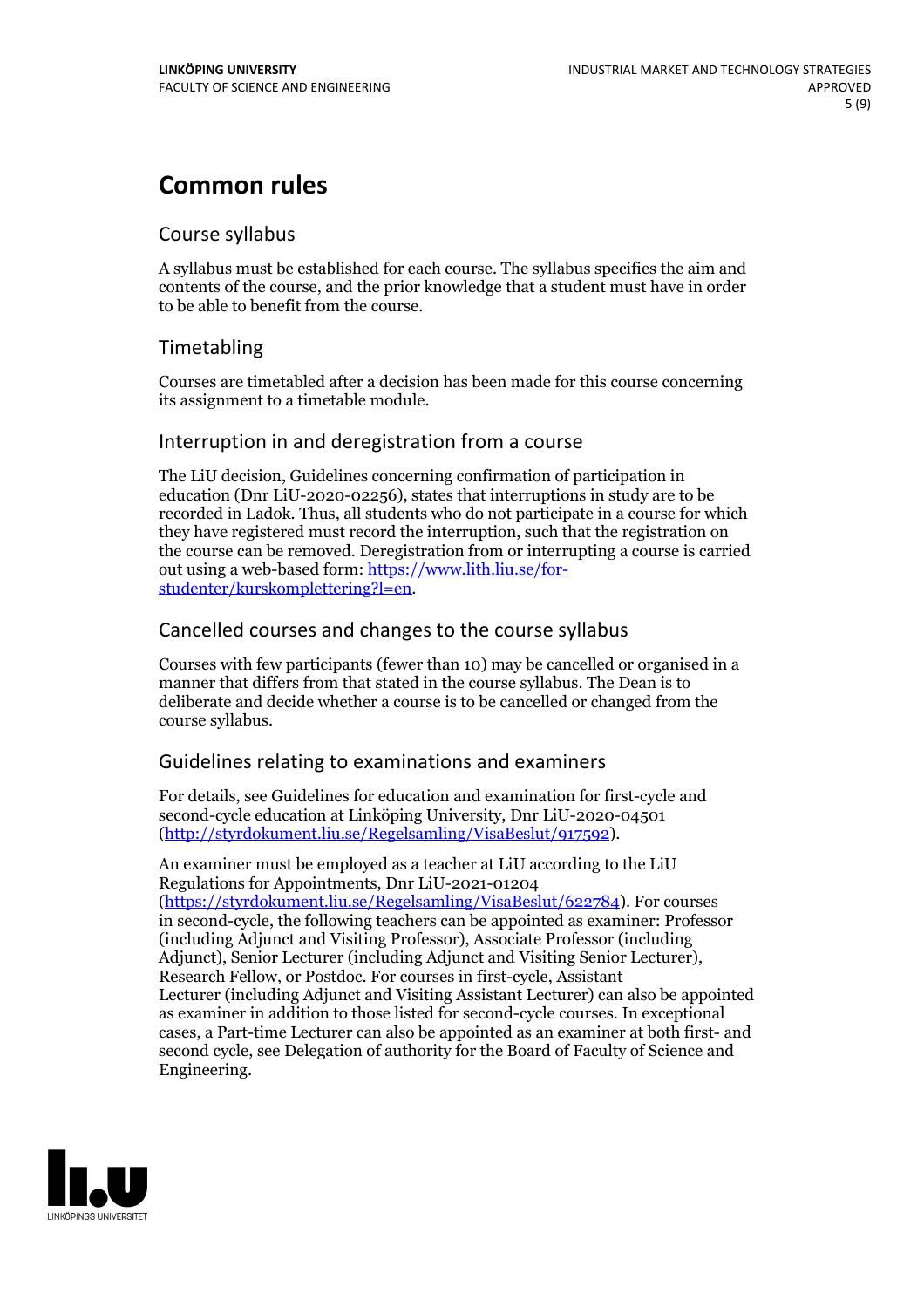## Forms of examination

#### **Principles for examination**

Written and oral examinations and digital and computer-based examinations are held at least three times a year: once immediately after the end of the course, once in August, and once (usually) in one of the re-examination periods. Examinations held at other times are to follow a decision of the faculty programme board.

Principles for examination scheduling for courses that follow the study periods:

- courses given in VT1 are examined for the first time in March, with re-examination in June and August
- courses given in VT2 are examined for the first time in May, with re-examination in August and October
- courses given in HT1 are examined for the first time in October, with re-examination in January and August
- courses given in HT2 are examined for the first time in January, with re-examination in March and in August.

The examination schedule is based on the structure of timetable modules, but there may be deviations from this, mainly in the case of courses that are studied and examined for several programmes and in lower grades (i.e. 1 and 2).

Examinations for courses that the faculty programme board has decided are to be held in alternate years are held three times during the school year in which the course is given according to the principles stated above.

Examinations for courses that are cancelled orrescheduled such that they are not given in one or several years are held three times during the year that immediately follows the course, with examination scheduling that corresponds to the scheduling that was in force before the course was cancelled or rescheduled.

When a course, or a written examination (TEN, DIT, DAT), is given for the last time, the regular examination and two re-examinations will be offered. Thereafter, examinations are phased out by offering three examinations during the following academic year at the same times as the examinations in any substitute course. If there is no substitute course, three examinations will be offered during re- examination periods during the following academic year. Other examination times are decided by the faculty programme board. In all cases above, the examination is also offered one more time during the academic year after the following, unless the faculty programme board decides otherwise. In total, 6 re-examinations are offered, of which 2 are regular re-examinations. In the examination registration system, the examinations given for the penultimate time and the last time are denoted.

If a course is given during several periods of the year (for programmes, or on different occasions for different programmes) the faculty programme board or boards determine together the scheduling and frequency of re-examination occasions.

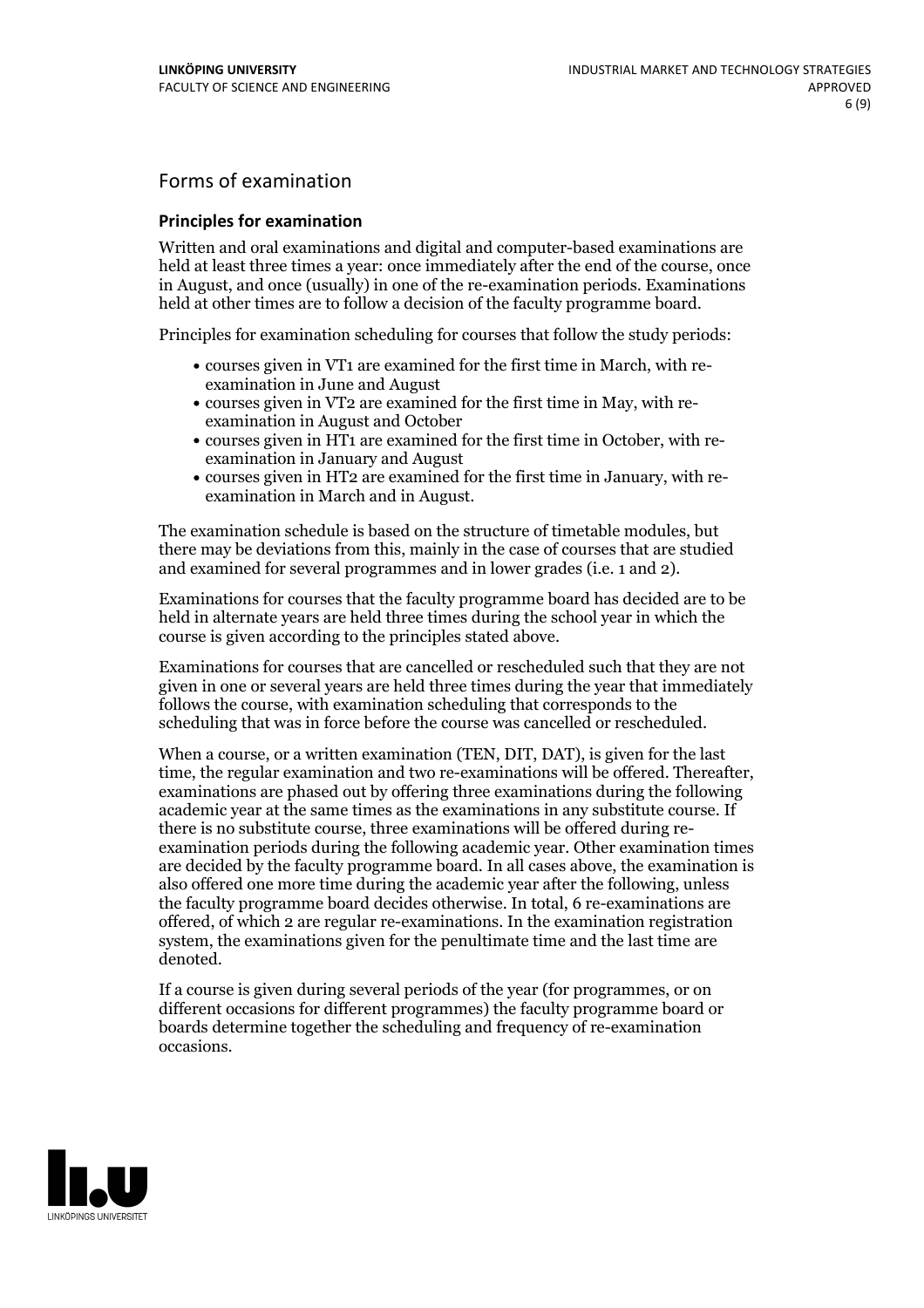### **Retakes of other forms of examination**

Regulations concerning retakes of other forms of examination than written examinations and digital and computer-based examinations are given in the LiU guidelines for examinations and examiners, [http://styrdokument.liu.se/Regelsamling/VisaBeslut/917592.](http://styrdokument.liu.se/Regelsamling/VisaBeslut/917592)

#### **Course closure**

For Decision on Routines for Administration of the Discontinuation of Educational Programs, Freestanding Courses and Courses in Programs, see DNR LiU-2021-04782. After a decision on closure and after the end of the discontinuation period, the students are referred to a replacement course (or similar) according to information in the course syllabus or programme syllabus. If a student has passed some part/parts of a closed program course but not all, and there is an at least partially replacing course, an assessment of crediting can be made. Any crediting of course components is made by the examiner.

### **Registration for examination**

In order to take an written, digital or computer-based examination, registration in advance is mandatory, see decision in the university's rule book [https://styrdokument.liu.se/Regelsamling/VisaBeslut/622682.](https://styrdokument.liu.se/Regelsamling/VisaBeslut/622682) An unregistered student can thus not be offered a place. The registration is done at the Student Portal or in the LiU-app during the registration period. The registration period opens 30 days before the date of the examination and closes 10 days before the date of the examination. Candidates are informed of the location of the examination by email, four days in advance.

### **Code of conduct for students during examinations**

Details are given in a decision in the university's rule book: <http://styrdokument.liu.se/Regelsamling/VisaBeslut/622682>.

#### **Retakes for higher grade**

Students at the Institute of Technology at LiU have the right to retake written examinations and digital and computer-based examinations in an attempt to achieve a higher grade. This is valid for all examination components with code "TEN", "DIT" and "DAT". The same right may not be exercised for other examination components, unless otherwise specified in the course syllabus.

A retake is not possible on courses that are included in an issued degree diploma.

#### **Grades**

The grades that are preferably to be used are Fail (U), Pass (3), Pass not without distinction  $(4)$  and Pass with distinction  $(5)$ .

- Grades U, 3, 4, 5 are to be awarded for courses that have written or digital examinations.<br>• Grades Fail (U) and Pass (G) may be awarded for courses with a large
- degree of practical components such as laboratory work, project work and

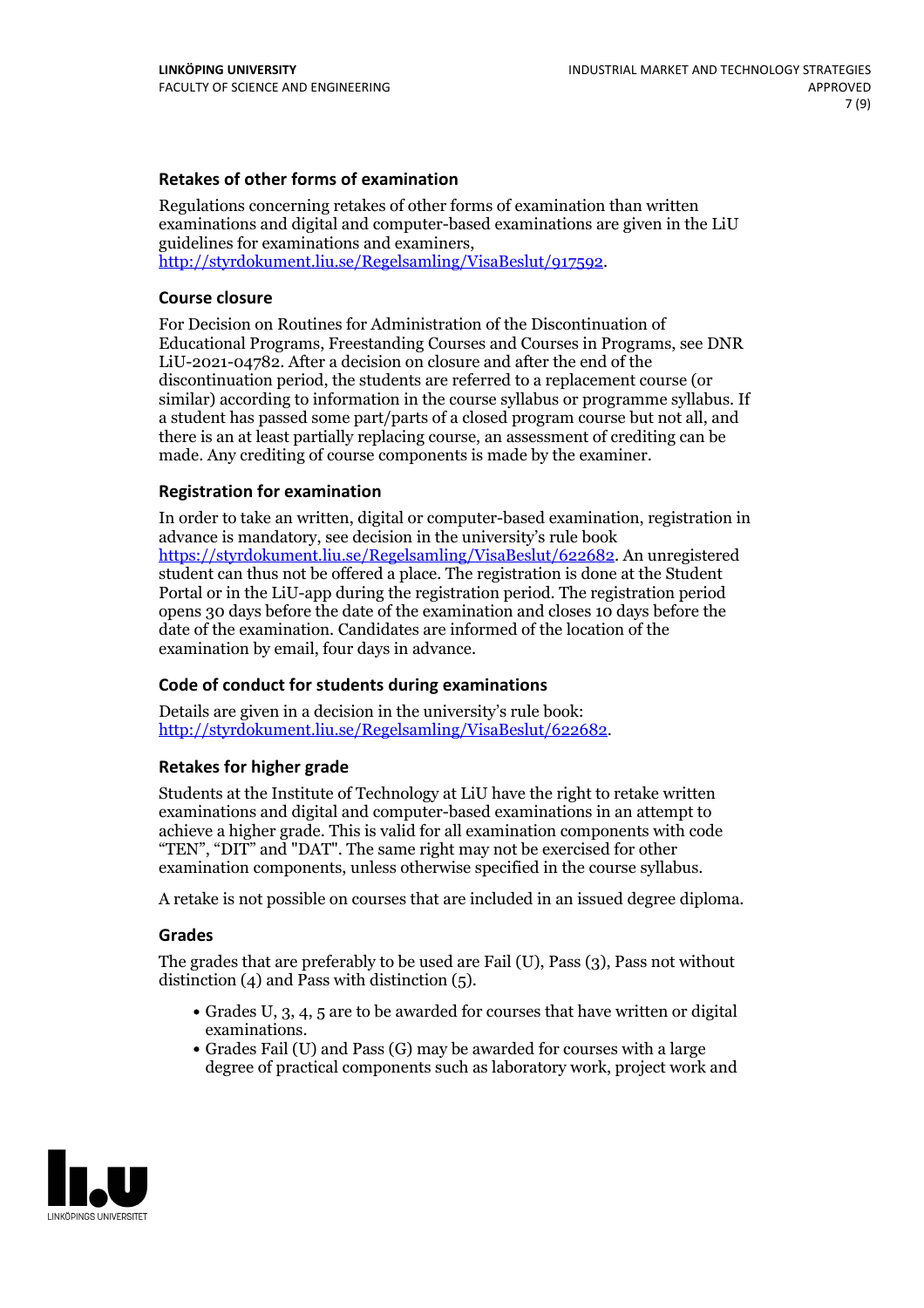group work.<br>• Grades Fail (U) and Pass (G) are to be used for degree projects and other independent work.

#### **Examination components**

The following examination components and associated module codes are used at the Faculty of Science and Engineering:

- Grades U, 3, 4, 5 are to be awarded for written examinations (TEN) and
- digital examinations (DIT).<br>• Examination components for which the grades Fail (U) and Pass (G) may be awarded are laboratory work (LAB), project work (PRA), preparatory written examination (KTR), digital preparatory written examination (DIK), oral examination (MUN), computer-based examination (DAT), home
- assignment (HEM), and assignment (UPG).<br>• Students receive grades either Fail (U) or Pass (G) for other examination components in which the examination criteria are satisfied principally through active attendance such as tutorial group (BAS) or examination item
- (MOM).<br>• Grades Fail (U) and Pass (G) are to be used for the examination components Opposition (OPPO) and Attendance at thesis presentation (AUSK) (i.e. part of the degree project).

In general, the following applies:

- 
- Mandatory course components must be scored and given <sup>a</sup> module code. Examination components that are not scored, cannot be mandatory. Hence, it is voluntary to participate in these examinations, and the voluntariness must be clearly stated. Additionally, if there are any associated conditions to
- the examination component, these must be clearly stated as well.<br>• For courses with more than one examination component with grades U,3,4,5, it shall be clearly stated how the final grade is weighted.

For mandatory components, the following applies (in accordance with the LiU Guidelines for education and examination for first-cycle and second-cycle

[http://styrdokument.liu.se/Regelsamling/VisaBeslut/917592\)](http://styrdokument.liu.se/Regelsamling/VisaBeslut/917592):

If special circumstances prevail, and if it is possible with consideration of the nature of the compulsory component, the examiner may decide to replace the compulsory component with another equivalent component.

For possibilities to alternative forms of examinations, the following applies (in accordance with the LiU Guidelines for education and examination for first-cycle [http://styrdokument.liu.se/Regelsamling/VisaBeslut/917592\)](http://styrdokument.liu.se/Regelsamling/VisaBeslut/917592):

If the LiU coordinator for students with disabilities has granted a student the right to an adapted examination for a written examination in an examination hall, the student has the right to it.